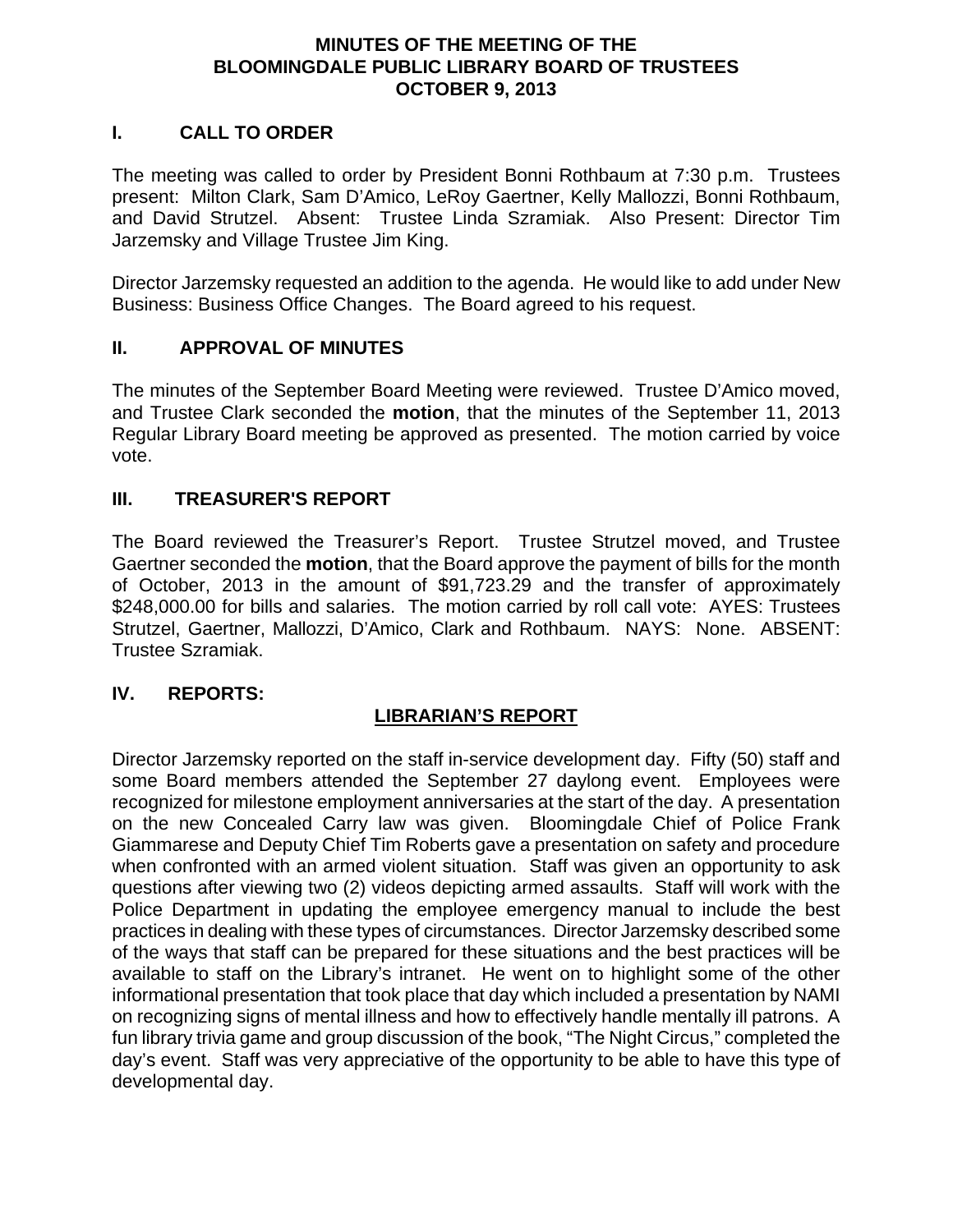Director Jarzemsky went on to talk about two other events that took place at the Library during the month of September – "Point, Click, and Earn: Moonlighting on the Internet" and "Raise Your FICO Score 100 Points!" Both programs were well received by patrons who attended them. A review took place of the statistics contained in his report. The adult and children programs for the month were discussed and the activities of the school liaison were noted in the report.

### **MONTHLY STATISTICS**

The Library statistics show a circulation that was down 5.5% compared to last year likely due to the closing of the library for the in-service day. An addition to the summary statistics is the inclusion of the number of new library cards issued and library card renewals for the month.

## **STANDING COMMITTEES**

**PERSONNEL** - No report.

**POLICY** – No report.

**FINANCE** – Investment of Public Funds Report - As required by State Statute, a monthly (Treasurer's Report) and a quarterly investment report are to be provided to the Library Board. The quarterly report shows exactly where all the funds of the Library are invested. The report was reviewed by the Board. Director Jarzemsky noted that the report is provided every quarter and there have been no changes from the previous quarterly reports.

#### **BUILDING AND GROUNDS** – No report.

## **LIAISON REPORTS**

**LINC –** Director Jarzemsky stated that the November LINC meeting will be the last meeting of the Governing Board of library member trustees of LINC. The nine (9) LINC library directors will take over the duties as discussed at the last Library Board meeting with the adoption of the changes to the LINC By-Laws.

**VILLAGE** – Village Trustee Jim King provided updates on local business happenings and various changes occurring within the Village. He again extended an invitation to the Library Board to attend the Indian Lakes Open Space meeting to be held on Thursday, October 17, 2013 at 7:00 p.m. at the Bloomingdale Golf Club. The Village is interested in obtaining public input on the proposed project and participation by residents in an Ad Hoc Committee. He informed the Board about the on-line residential survey that is taking place during the month of October. King also discussed the free Grow Your Business seminars being offered by the Business Promotion Committee on October 23 at the Bloomingdale Golf Club. Lastly, King discussed the removal of the right turn restriction at the intersection of northbound Bloomingdale Road and eastbound Schick Road. The Village is working towards an upgrade of the Village website and he described what the future website will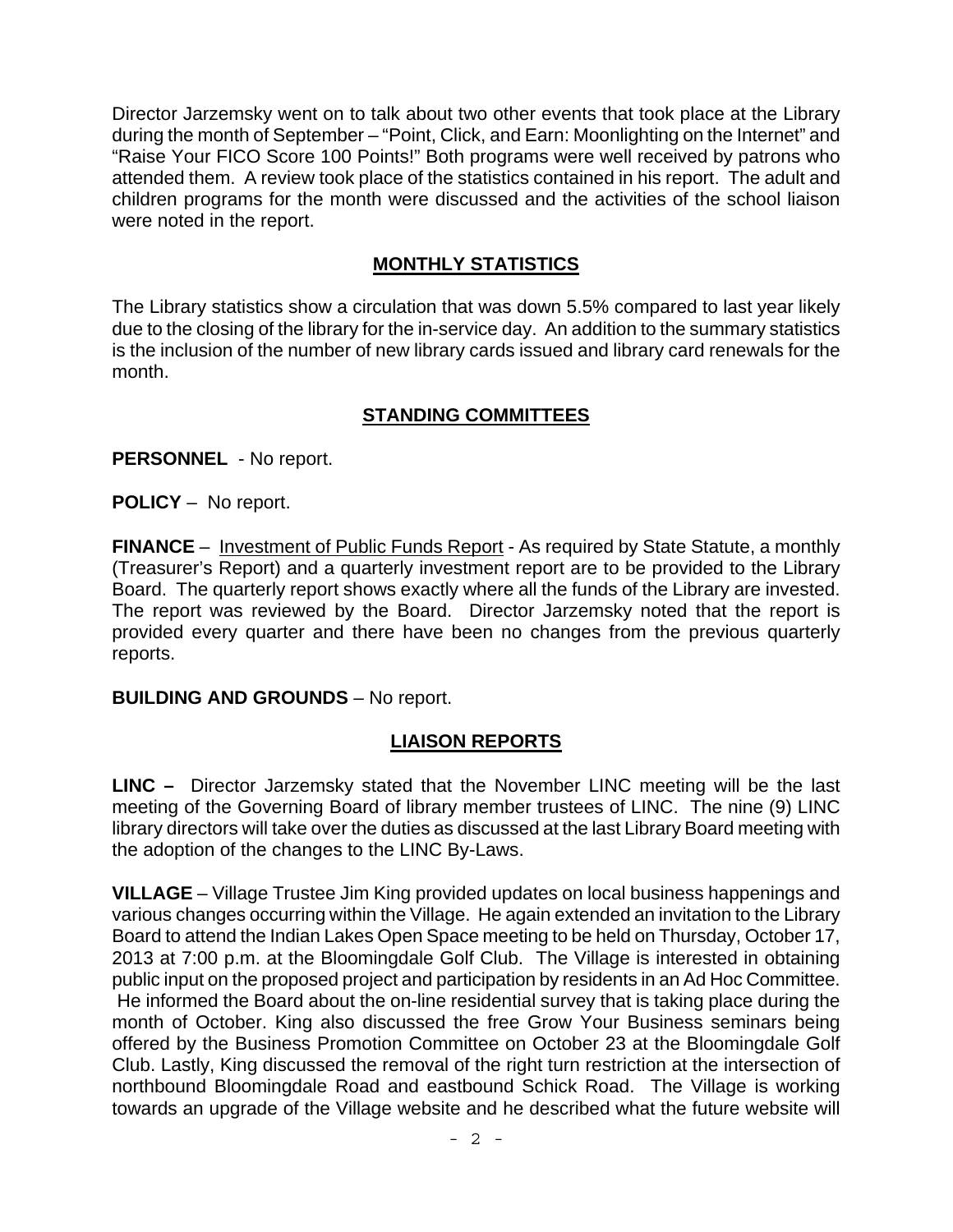contain. King offered to respond to any questions that the Library Board members may have. Director Jarzemsky stated that the library is offering assistance on the completion of the on-line survey to Village residences that do not own or are not familiar with computers in the Library's computer lab.

Removal from the Roll: Village Trustee King leaves the meeting at 7:58 p.m.

**FRIENDS OF THE LIBRARY** – The next meeting of the Friends of the Library will be October 23, 2013 at 7:00 p.m. The Friends will have eight (8) volunteers helping with the Halloween Party. Buffalo Wild Wings will be participating in a fund raiser for the Library and coupons will be handed out at the Halloween Party.

**BIG** - The next BIG meeting is scheduled for Thursday, October 24, 2013 at noon to be hosted by Glenbard High School District 87 at Glenbard North High School. Director Jarzemsky and Trustee Mallozzi plan to attend.

### **V. UNFINISHED BUSINESS:**

## **ILLINOIS LIBRARY ASSOCIATION CONFERENCE – OCTOBER 15-17**

Director Jarzemsky stated that the Illinois Library Association Conference will take place next week at Navy Pier in Chicago. Staff members will be attending. The conference will allow staff the opportunity to meet with various vendors and learn about new technology. Trustees Clark and Rothbaum plan to attend the ILA Trustee Day. Director Jarzemsky stated that money was included in the budget for the Conference. Trustee Rothbaum asked if the Director wished them to look at anything in particular at the event. Director Jarzemsky suggested that they walk through the exhibits and look at the new technology being offered.

#### **VI. NEW BUSINESS:**

## **INVESTMENT OF PUBLIC FUNDS REPORT FOR JULY - SEPTEMBER**

Discussion of the Investment of Public Funds Report for July – September took place under Standing Committee Reports – Finance.

## **FAX 24 – SELF SERVE FAX KIOSK**

Director Jarzemsky provided information on the Fax 24 – Self Serve Fax Kiosk. He stated that he talked with other area libraries currently using the kiosk in order to evaluate its use at the library. He explained some of the features of the system. There would be no cost to the library. Patrons would be charged a similar amount to what the Library currently charges for the faxing service. He invited the Board to attend a demonstration of the equipment in November at the Itasca library which is currently using the system. Trustee Rothbaum plans to attend. It was noted that the system does not allow for patrons to receive faxes.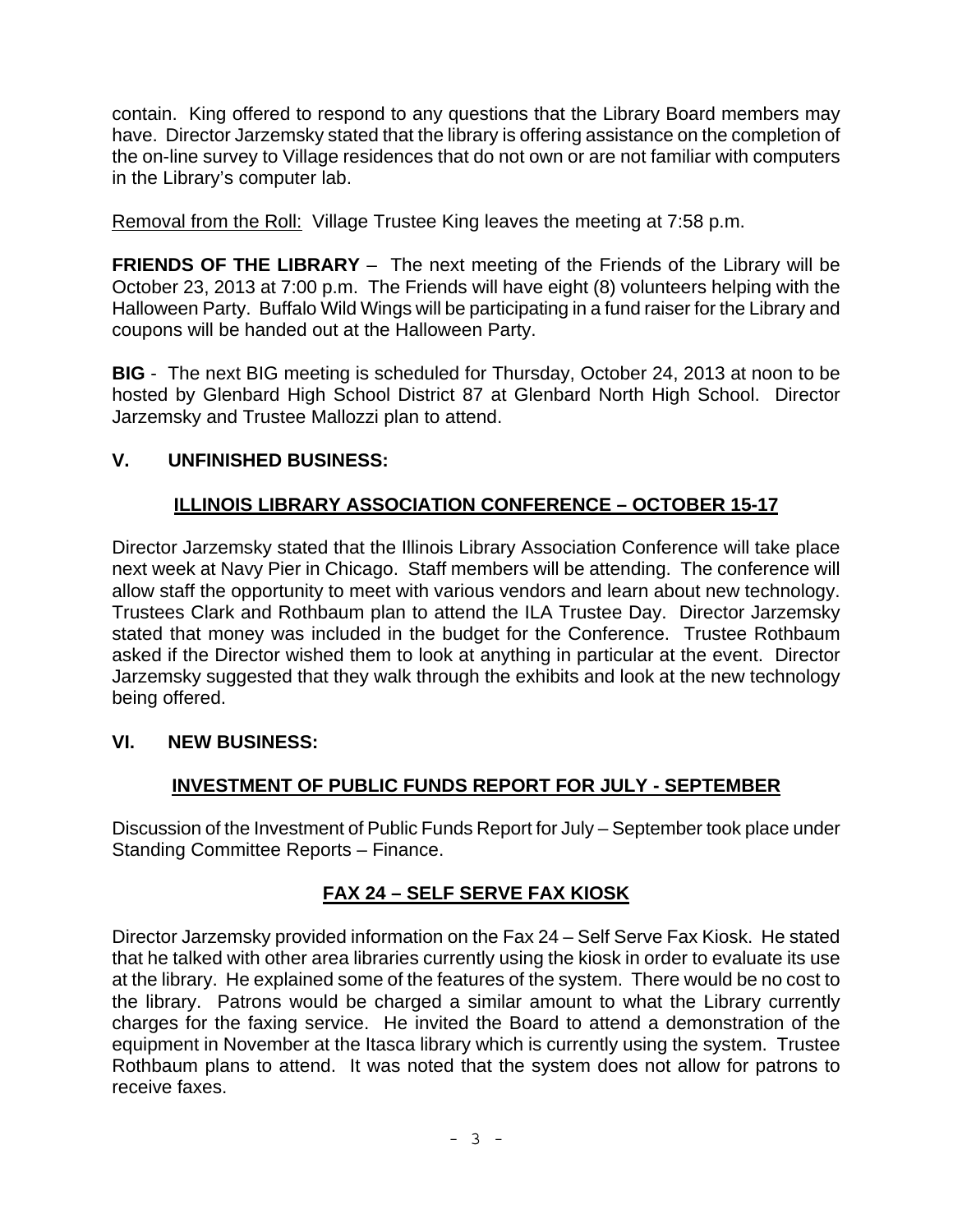# **RECIPROCAL BORROWING REPORT**

Director Jarzemsky reviewed the reciprocal borrowing report. The chart illustrates the reciprocal borrowing activities of patrons from area libraries from July, 2012 to June, 2013. Bloomingdale library patrons checked out 5,778 items from other libraries while patrons from other libraries checked out 43,996 items from Bloomingdale. As the chart illustrates, the library is meeting the needs of the residents and is valued by residents of other library districts as well. In order to receive Per Capita Grant funds, the library must provide reciprocal borrowing.

## **VI. NEW BUSINESS: (Continued)**

# **BUSINESS OFFICE CHANGES**

Director Jarzemsky distributed to the Board a list of changes that took place in the Business Office effective October 1, 2013. He has not received any feedback from patrons due to the changes. A sign will be placed in the office area stating the hours of operation. An item of note is that the computer classes will no longer require a deposit. Circulation staff will be trained and assist with the handling of the phones and faxing after the close of office hours. The new marketing employee will be introduced at the next meeting.

## **VII. CORRESPONDENCE**

Director Jarzemsky distributed to the Board articles written by Ms. Keating concerning the upcoming Library programs that were published in the Daily Herald newspaper.

## **VIII. PUBLIC DISCUSSION:**

It was noted that no public was present.

Trustee D'Amico asked that water along with the traditional apple cider be provided to patrons during the Library's Halloween Party. He also mentioned that Mayor Coladipietro gave an informed speech on the State of the Village to the Bloomingdale Lions Club recently.